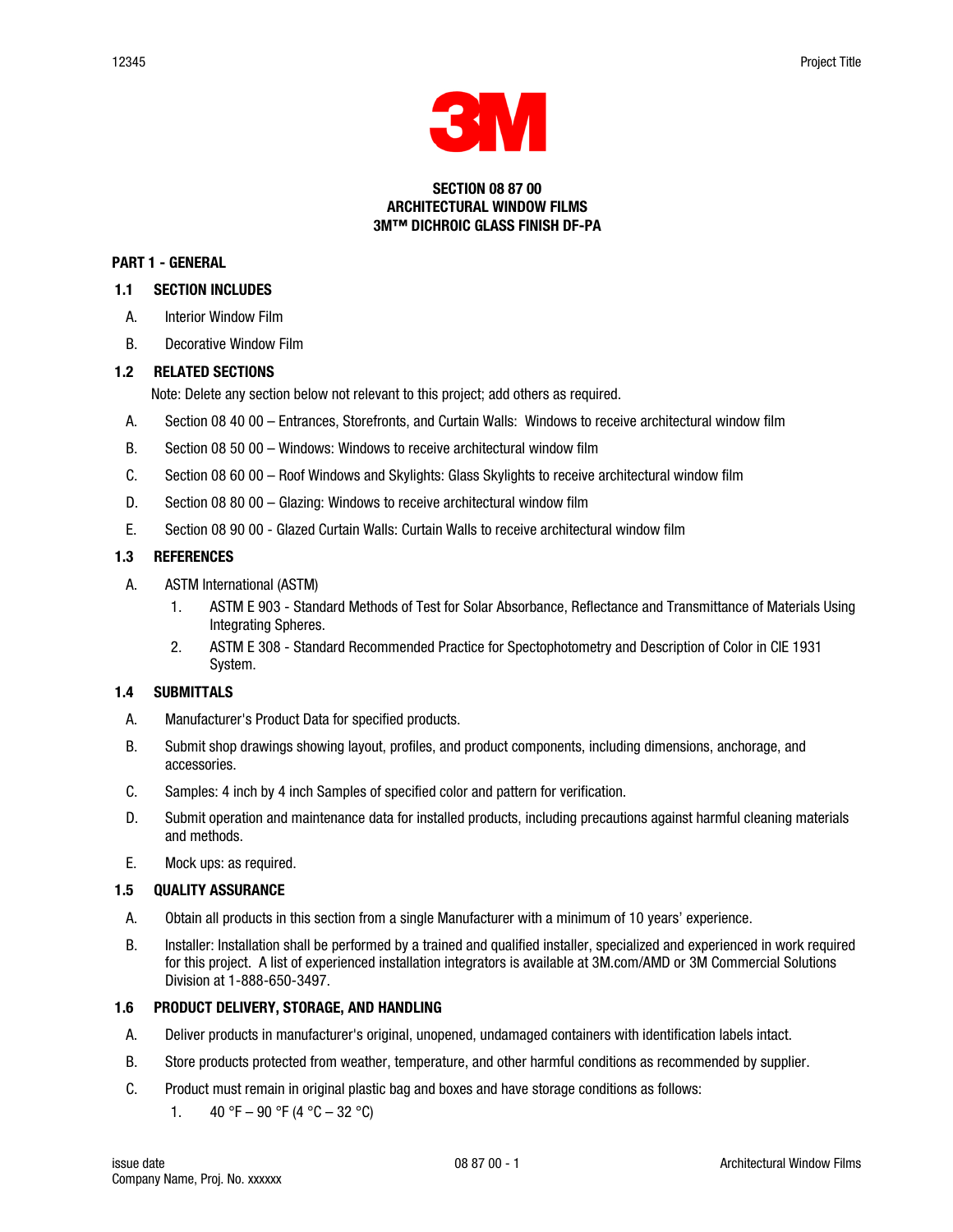- 2. Out of direct sunlight
- 3. Clean dry area
- 4. Original container
- 5. Do not stack boxes over six (6) units high. Excessive weight can damage the film
- 6. Products are not recommended for interior applications where condensation consistently occurs
- 7. Handle products in accordance with manufacturer's instructions.
- 8. Shelf life: 2 years

# 1.7 PROJECT/SITE CONDITIONS

- A. Confirm appropriate substrate is suitable for mounting of glass finish components prior to start of installation.
- B. Apply materials when environmental conditions are within limits recommended by manufacturer for optimum results. Do not install products under environmental conditions outside manufacturer's absolute limits. Application temperature range from 60 °F – 100 °F (16 °C – 38 °C)
- C. Environmental Limitations: Do not install until spaces are enclosed and weatherproof, wet work in spaces is complete and dry, work above ceilings is complete, and ambient temperature and humidity conditions are maintained at the levels indicated for Project when occupied for its intended use.

# 1.8 WARRANTY

- A. Manufacturer's Warranty: Submit manufacturer's standard warranty document by authorized manufacturer.
- B. Standard Product Warranty: Refer to the applicable 3M Technical Data Sheet for product warranty.

# 1.9 EXTRA MATERIALS

A. Furnish 2 percent extra material at time of installation. Deliver in protective packaging for storage and label contents appropriately.

# PART 2 - PRODUCTS

# 2.1 MANUFACTURER

A. 3M Company – Commercial Solutions Division [CSD]

3M Center, Building 0220-12-E-04 St. Paul, MN 55144-1000, USA 1-888-650-3497

# 2.2 MATERIAL STANDARD:

A. Design based upon 3M™ DICHROIC DF-PA Film

# 2.3 MATERIAL PROPERTIES

- A. General: Glass finish field applied application to glass material as visual opaque or decorative graphic.
- B. Film: Multi-layer polymeric
- C. Protective Layer: Hardcoated Polyester
- D. Base Film- Blaze
	- 1. Transmissive Color: Cyan/Blue/Magenta
	- 2. Reflective Color: Red/Gold
- E. Base Film- Chill
	- 1. Transmissive Color: Blue/Magenta/Yellow
	- 2. Reflective Color: Gold/Blue
- F. Adhesive: Acrylic, Pressure Sensitive, Permanent
- G. Liner: Silicone-coated Polyester

Purchased Through: Energy Products Distribution 9223 Harford Road Baltimore, MD 21234 1-800-537-3911 | info@epdwindowfilm.com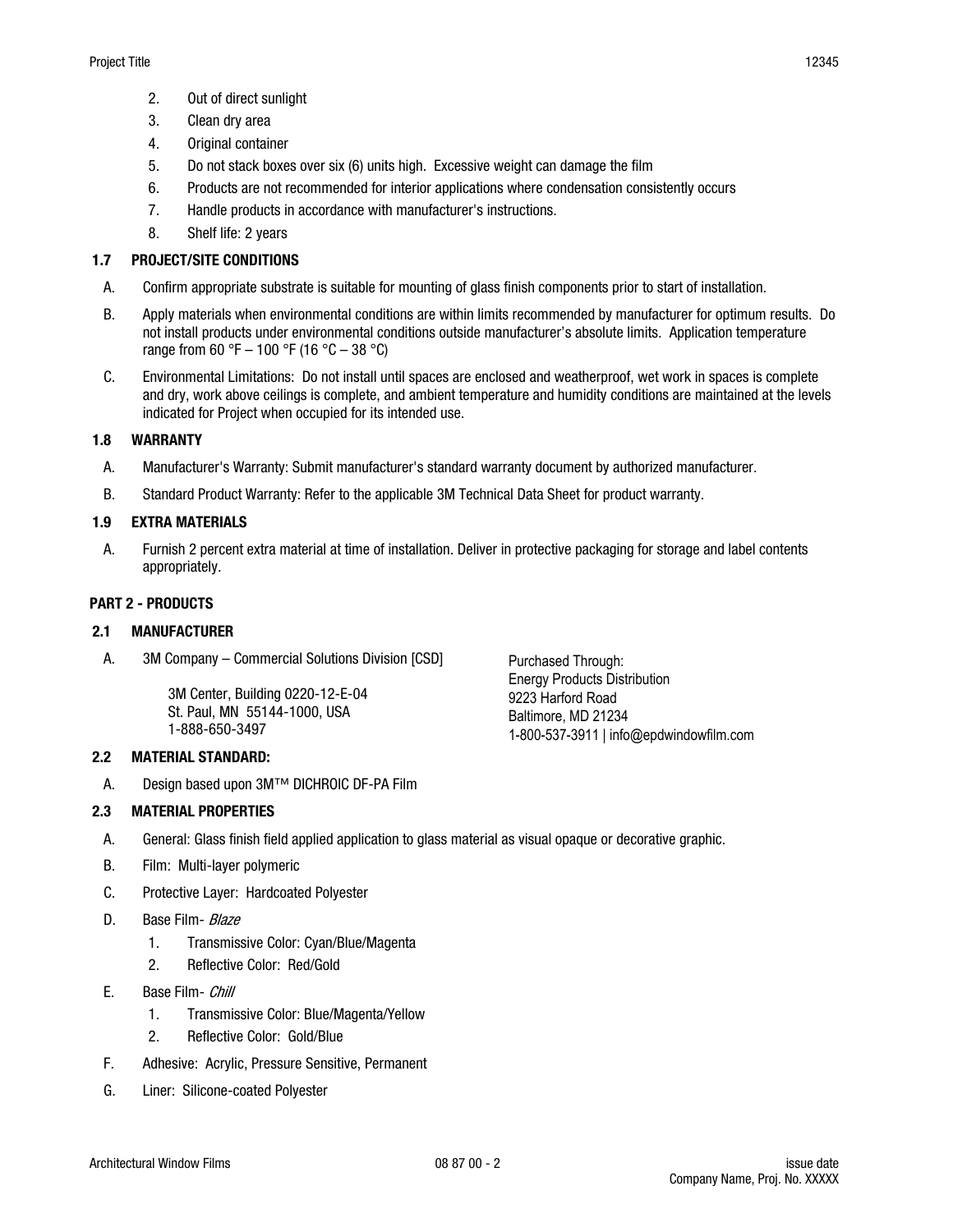- 1. Blaze: 5.2 mils (132 microns)
- 2. Chill: 5.0 mils (127 microns)
- I. Fire Performance: Surface burning characteristics when tested in accordance with ASTM E84: Class A
	- 1. Flame Spread: 25 maximum.
	- 2. Smoke Developed: 450 maximum.

# 2.4 OPTICAL PERFORMANCE

- A. Blaze Decorative Glazing Film applied to 3mm thick clear glass (ASTM E 903, ASTM E 308):
	- 1. Ultraviolet Transmittance: 2.6 percent.
	- 2. Visible Light Transmittance: 77 percent.
	- 3. Visible Light Reflectance Interior: 22 percent.
	- 4. Solar Heat Transmittance: 57 percent.
	- 5. Solar Heat Reflectance: 25 percent.
	- 6. Shading Coefficient at 90 Degrees (Normal Incidence): 0.70.
	- 7. Spectral Data (Left Band Edges): 590nm
	- 8. Spectral Data (Right Band Edges): 795nm
- B. Chill Decorative Glazing Film applied to 3mm thick clear glass (ASTM E 903, ASTM E 308):
	- 1. Ultraviolet Transmittance: 2.4 percent.
	- 2. Visible Light Transmittance: 17 percent.
	- 3. Visible Light Reflectance Interior: 78 percent.
	- 4. Solar Heat Transmittance: 62 percent.
	- 5. Solar Heat Reflectance: 21 percent.
	- 6. Shading Coefficient at 90 Degrees (Normal Incidence): 0.77.
	- 7. Spectral Data (Left Band Edges): 500nm
	- 8. Spectral Data (Right Band Edges): 615nm

# PART 3 - EXECUTION

# 3.1 EXAMINATION

- A. Examine substrate(s) for compliance. Do not proceed with installation until unsatisfactory conditions have been corrected.
- B. Refer to the applicable 3M Technical Data Sheet to determine compatibility of finish to substrate.
- C. Do not proceed with installation until unsatisfactory conditions have been corrected.
- D. Responsibility for state of surfaces prior to installation to be pre-determined by installation specialist.
- E. Scheduling of installation by Owner or its representative implies that substrate and conditions are prepared and ready for product installation per the recommendations of the installation specialist.
- F. Proceeding with installation implies installer's acceptance of substrate and conditions.

# 3.2 SURFACE PREPARATION

- A. Comply with all manufacturer's instructions for surface preparation.
- B. Thoroughly clean substrate of substances that could impair the overlay's bond, including mold, mildew, oil, grease.
- C. Re-clean surfaces with appropriate surface prep solvent and remove any haze or surface contamination.

# 3.3 APPLICATION

- A. Application must be performed by qualified installer.
- B. Do not proceed with installation until all finishing work has been completed in and around the work area.